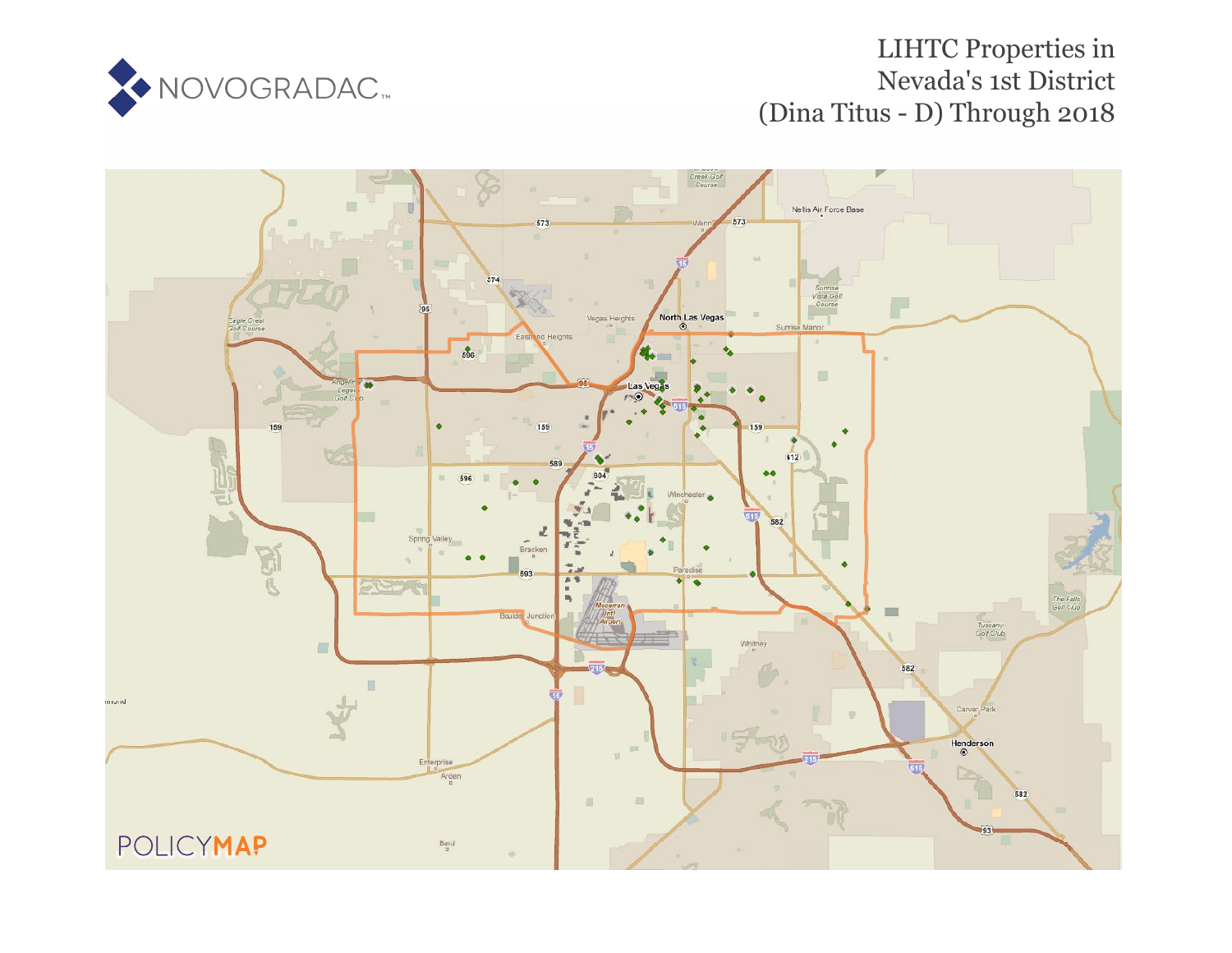| <b>Project Name</b>                          | <b>Address</b>                                           | <b>City</b>      | <b>State</b>     | <b>Zip Code</b> | Nonprofit<br><b>Sponsor</b> | <b>Allocation</b><br>Year | <b>Annual</b><br><b>Allocated</b><br><b>Amount</b> | <b>Year PIS</b> | <b>Construction Type</b>  | <b>Total</b><br><b>Units</b> | Low<br>Income<br><b>Units</b> | <b>Rent or</b><br><b>Income</b><br><b>Ceiling</b> | <b>Credit %</b>                             | Tax-Exempt Financing/<br><b>Bond</b> | <b>HUD Multi-Family</b><br><b>Rental Assistance</b> |
|----------------------------------------------|----------------------------------------------------------|------------------|------------------|-----------------|-----------------------------|---------------------------|----------------------------------------------------|-----------------|---------------------------|------------------------------|-------------------------------|---------------------------------------------------|---------------------------------------------|--------------------------------------|-----------------------------------------------------|
| <b>SEDONA HILLS</b>                          | 2895E<br>CHARLESTON<br><b>BLVD</b>                       | <b>LAS VEGAS</b> | $_{\mathrm{NV}}$ | 89104           | No                          | 1996                      | \$325,600                                          | 1997            | <b>New Construction</b>   | 256                          | 256                           | 60% AMGI                                          | <b>Both 30%</b><br>and 70%<br>present value | No                                   |                                                     |
| <b>DESERT PINES I</b>                        | $3750$ E BONANZA $_{\rm LAS}$ VEGAS<br><b>ROAD</b>       |                  | NV               | 89110-0000      | Yes                         | 1995                      | \$923,479                                          | 1997            | <b>New Construction</b>   | 72                           | 71                            | 60% AMGI                                          | $70\,\%$ present $\,$ No $\,$<br>value      |                                      | No                                                  |
| <b>DESERT PINES II</b>                       | 3750 E BONANZA LAS VEGAS                                 |                  | <b>NV</b>        | 89110-0000      | No                          | 1995                      | \$180,713                                          | 1997            | <b>New Construction</b>   | 36                           | 36                            | 60% AMGI                                          | $70$ % present $\,$ No value                |                                      | No                                                  |
| <b>DESERT PINES III</b>                      | 3750 E BONANZA LAS VEGAS                                 |                  | NV               | 89110-0000      | No                          | 1995                      | \$307,609                                          | 1997            | <b>New Construction</b>   | 60                           | 60                            | 60% AMGI                                          | <b>Both 30%</b><br>and 70%<br>present value | No                                   | No                                                  |
| <b>DESERT PINES IV</b>                       | 3750 E BONANZA LAS VEGAS                                 |                  | NV               | 89110-0000      | No                          | 1995                      | \$204,521                                          | 1997            | <b>New Construction</b>   | 36                           | 36                            | 60% AMGI                                          | 70 % present $\,$ No $\,$<br>value          |                                      | No                                                  |
| FREMONT VILLAS                               | 121 N 15TH ST LAS VEGAS                                  |                  | NV               | 89101           | No                          | 1997                      | \$167,817                                          | 1998            | <b>New Construction</b>   | 138                          | 138                           | 60% AMGI                                          | <b>Both 30%</b><br>and 70%<br>present value | No                                   |                                                     |
| ARVILLE/GREENVILLE<br><b>APTS</b>            | 3820<br><b>PENNWOOD</b><br>AVE                           | <b>LAS VEGAS</b> | NV               | 89102           | No                          | 1998                      | \$910,896                                          | 1998            | Acquisition and Rehab 566 |                              | 555                           | 60% AMGI                                          | <b>Both 30%</b><br>and 70%<br>present value | No                                   |                                                     |
| <b>MCKNIGHT SENIOR</b><br><b>VILLAGE I</b>   | 651 MCKNIGHT<br><b>ST</b>                                | <b>LAS VEGAS</b> | $_{\mathrm{NV}}$ | 89101           | No                          | 1996                      | \$468,970                                          | 1998            | <b>New Construction</b>   | 110                          | 110                           | 60% AMGI                                          | 70 % present $\hbox{~No}$<br>value          |                                      |                                                     |
| <b>SIERRA PINES</b>                          | $3201$ S MOJAVE $\;$ LAS VEGAS<br>$\mathbf{R}\mathbf{D}$ |                  | NV               | 89121           | No                          | 1998                      | \$512,430                                          | 1998            | <b>New Construction</b>   | 90                           | 90                            | 50% AMGI                                          | <b>Both 30%</b><br>and 70%<br>present value | No                                   |                                                     |
| <b>SUNRISE SENIOR</b><br>VILLAGE             | 571 30TH<br><b>STREET</b>                                | <b>LAS VEGAS</b> | NV               | 89101-0000      | No                          | 1996                      | \$509,160                                          | 1998            | <b>New Construction</b>   | 90                           | 90                            | 50% AMGI                                          | 70 % present $\hbox{~No}$<br>value          |                                      | No                                                  |
| <b>SIERRA PINES</b>                          | 3201 S. MOJAVE LAS VEGAS                                 |                  | <b>NV</b>        | 89121-0000      | No                          | 1998                      | \$512,430                                          | 1998            | <b>New Construction</b>   | 89                           | 88                            | <b>50% AMGI</b>                                   | <b>Both 30%</b><br>and 70%<br>present value | No                                   | No                                                  |
| ST. VINCENT H.E.L.P. I                       | 1521 N LAS<br><b>VEGAS BLVD</b>                          | <b>LAS VEGAS</b> | NV               | 89101-0000      | No                          | 1997                      | \$2,562,869                                        | 1999            | <b>New Construction</b>   | 66                           | 66                            | 50% AMGI                                          | <b>Both 30%</b><br>and 70%<br>present value | No                                   | No                                                  |
| <b>STEWART PINES</b><br><b>SENIOR LIVING</b> | <b>1351 EAST</b><br><b>STEWART</b>                       | <b>LAS VEGAS</b> | NV               | 89101-0000      | No                          | 1998                      | \$528,216                                          | 1999            | <b>New Construction</b>   | 72                           | 72                            | 60% AMGI                                          | <b>Both 30%</b><br>and 70%<br>present value | No                                   | No.                                                 |

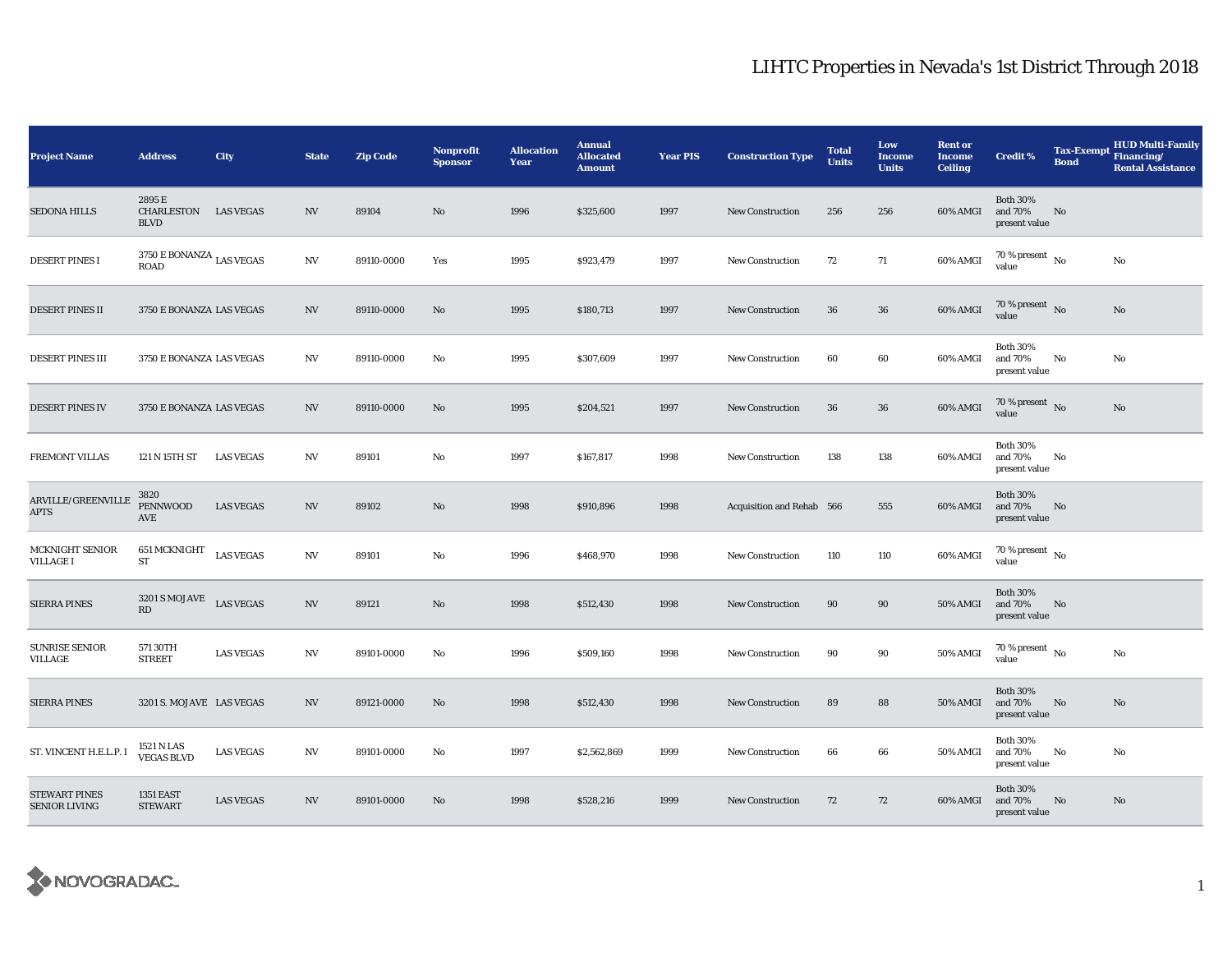| <b>Project Name</b>                                        | <b>Address</b>                                  | City                             | <b>State</b>           | <b>Zip Code</b> | Nonprofit<br><b>Sponsor</b> | <b>Allocation</b><br>Year | <b>Annual</b><br><b>Allocated</b><br><b>Amount</b> | <b>Year PIS</b> | <b>Construction Type</b>  | <b>Total</b><br><b>Units</b> | Low<br><b>Income</b><br><b>Units</b> | <b>Rent or</b><br><b>Income</b><br><b>Ceiling</b> | <b>Credit %</b>                             | <b>Tax-Exempt</b><br><b>Bond</b> | <b>HUD Multi-Family</b><br>Financing/<br><b>Rental Assistance</b> |
|------------------------------------------------------------|-------------------------------------------------|----------------------------------|------------------------|-----------------|-----------------------------|---------------------------|----------------------------------------------------|-----------------|---------------------------|------------------------------|--------------------------------------|---------------------------------------------------|---------------------------------------------|----------------------------------|-------------------------------------------------------------------|
| ST. VINCENT H.E.L.P. I 1521 N LAS<br>(B)                   | <b>VEGAS BLVD</b>                               | <b>LAS VEGAS</b>                 | N V                    | 89101-0000      | No                          | 1998                      | \$317,033                                          | 1999            | <b>New Construction</b>   | 54                           | 54                                   | 50% AMGI                                          | <b>Both 30%</b><br>and 70%<br>present value | No                               | No                                                                |
| <b>AUTUMN RIDGE</b><br><b>APARTMENTS</b>                   | <b>5540 WEST</b><br>HARMON AVE.                 | <b>LAS VEGAS</b>                 | N V                    | 89103-0000      | No                          | 1998                      | \$389,286                                          | 2000            | <b>New Construction</b>   | 168                          | 165                                  | 60% AMGI                                          | <b>Both 30%</b><br>and 70%<br>present value | No                               | No                                                                |
| <b>BONANZA GARDENS</b>                                     | $2751\to \text{BONANZA}\xspace$ LAS VEGAS<br>RD |                                  | N V                    | 89101           | No                          | 1999                      | \$306,716                                          | 2000            | Acquisition and Rehab 168 |                              | 167                                  | 60% AMGI                                          | <b>Both 30%</b><br>and 70%<br>present value | No                               |                                                                   |
| <b>JUAN GARCIA AKA</b><br><b>ERNIE CRAGIN</b>              | 2851 SUNRISE<br>AVE                             | <b>LAS VEGAS</b>                 | N V                    | 89101-0000      | Yes                         | 2000                      | \$290,000                                          | 2001            | <b>New Construction</b>   | 52                           | 52                                   | 50% AMGI                                          | <b>Both 30%</b><br>and 70%<br>present value | No                               | $\rm No$                                                          |
| <b>OWENS SENIOR</b>                                        |                                                 | 1626 DAVIS PL NORTH LAS VEGAS NV |                        | 89030-0000      | No                          | 1999                      | \$461,341                                          | 2001            | <b>New Construction</b>   | 72                           | 71                                   | 60% AMGI                                          | <b>Both 30%</b><br>and 70%<br>present value | No                               | No                                                                |
| VINTAGE DESERT ROSE 1701 N JONES<br>SENIOR APARTMENTS BLVD |                                                 | <b>LAS VEGAS</b>                 | N V                    | 89108-0000      | No                          | 2000                      | \$0                                                | 2001            | New Construction          | 184                          | 184                                  | 60% AMGI                                          | <b>Both 30%</b><br>and 70%<br>present value | No                               | No                                                                |
| <b>KAREN PINES</b>                                         | 4450 KAREN AVE LAS VEGAS                        |                                  | N V                    | 89121           | No                          | 1999                      | \$2,376,750                                        | 2001            | <b>New Construction</b>   | 144                          | 144                                  | 60% AMGI                                          | <b>Both 30%</b><br>and 70%<br>present value | No                               |                                                                   |
| <b>TROPICAL PINES</b><br><b>SENIOR LIVING</b>              | 5030 S<br><b>JEFFREYS</b>                       | <b>LAS VEGAS</b>                 | $_{\mathrm{NV}}$       | 89119-0000      | No                          | 1999                      | \$347,670                                          | 2001            | <b>New Construction</b>   | 60                           | 60                                   | 50% AMGI                                          | <b>Both 30%</b><br>and 70%<br>present value | No                               | No                                                                |
| BONANZA VIEW APTS.<br>AKA HELP LAS VEGAS                   | 640 MCKNIGHT<br>ST                              | <b>LAS VEGAS</b>                 | $\mathbf{N}\mathbf{V}$ | 89101-0000      | Yes                         | 2000                      | \$500,000                                          | 2002            | <b>New Construction</b>   | 75                           | 75                                   | <b>50% AMGI</b>                                   | <b>Both 30%</b><br>and 70%<br>present value | No                               | No                                                                |
| <b>LINDELL HARBOR</b>                                      | 3440 LINDELL<br><b>ST</b>                       | <b>LAS VEGAS</b>                 | NV                     | 89146-0000      | Yes                         | 2000                      | \$116,793                                          | 2002            | <b>New Construction</b>   | 19                           | 19                                   | 50% AMGI                                          | <b>Both 30%</b><br>and 70%<br>present value | No                               | No                                                                |
| <b>SILVER CREEK</b>                                        | 6170 BOULDER<br><b>HWY</b>                      | <b>LAS VEGAS</b>                 | N V                    | 89122-0000      | No                          | 2001                      | \$555,519                                          | 2002            | <b>New Construction</b>   | 224                          | 222                                  | 60% AMGI                                          | <b>Both 30%</b><br>and 70%<br>present value | No                               | No                                                                |
| STEWART VILLAS                                             | 2611 STEWART<br><b>STREET</b>                   | <b>LAS VEGAS</b>                 | N V                    | 89101-0000      | No                          | 1998                      | \$287,844                                          | 2002            | Acquisition and Rehab 113 |                              | 113                                  | 60% AMGI                                          | <b>Both 30%</b><br>and 70%<br>present value | No                               | No                                                                |
| ORCHARD CLUB                                               | 1220 TREE LINE<br>DR                            | <b>LAS VEGAS</b>                 | $_{\mathrm{NV}}$       | 89117-0000      | Yes                         | 2000                      | \$825,894                                          | 2002            | <b>New Construction</b>   | 342                          | 338                                  | 60% AMGI                                          | <b>Both 30%</b><br>and 70%<br>present value | No                               | No                                                                |

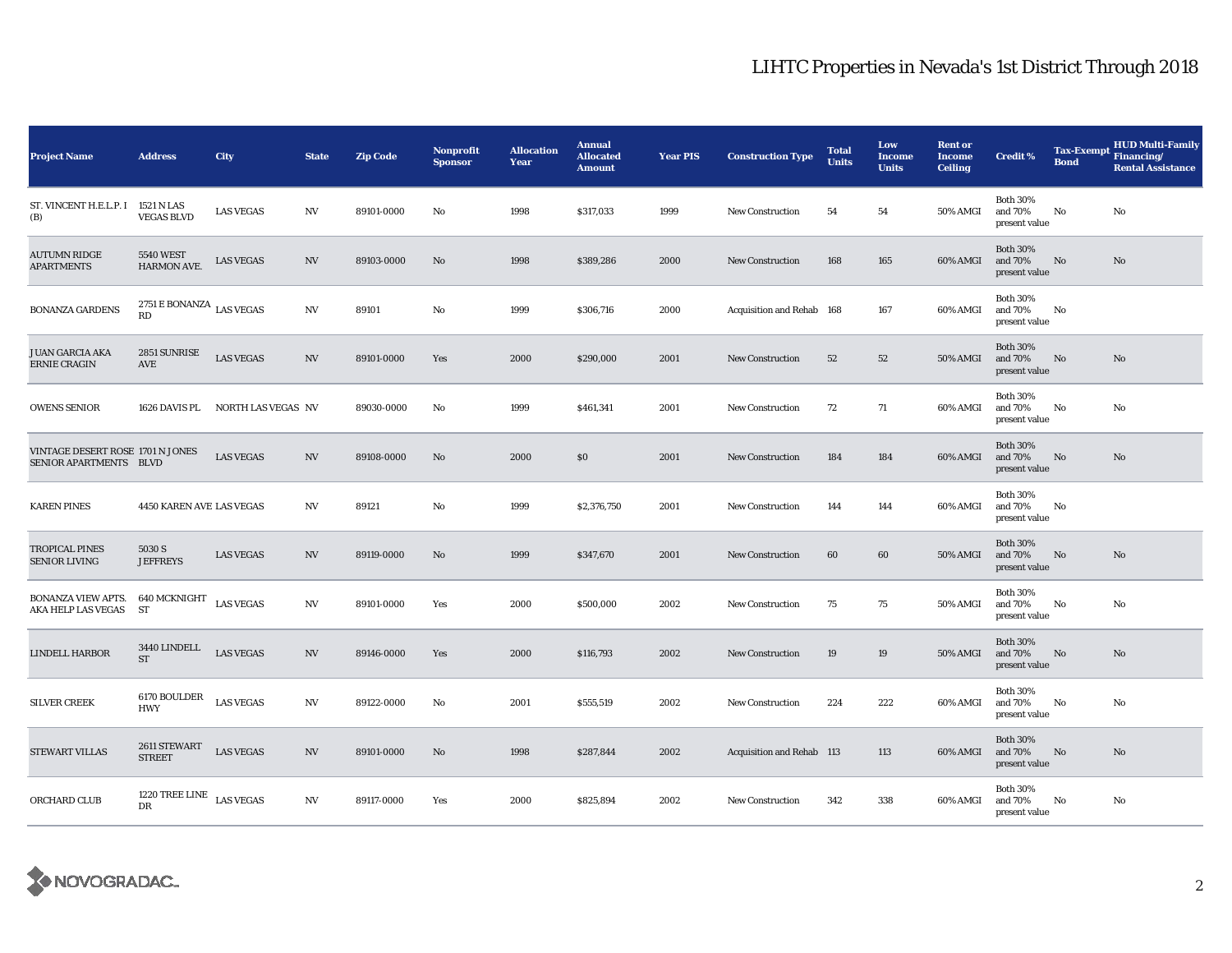| <b>Project Name</b>                                 | <b>Address</b>                                                              | City               | <b>State</b>             | <b>Zip Code</b> | <b>Nonprofit</b><br><b>Sponsor</b> | <b>Allocation</b><br>Year | <b>Annual</b><br><b>Allocated</b><br><b>Amount</b> | <b>Year PIS</b> | <b>Construction Type</b>  | <b>Total</b><br><b>Units</b> | Low<br><b>Income</b><br><b>Units</b> | <b>Rent or</b><br><b>Income</b><br><b>Ceiling</b> | <b>Credit %</b>                             | <b>Tax-Exempt</b><br><b>Bond</b> | <b>HUD Multi-Family</b><br>Financing/<br><b>Rental Assistance</b> |
|-----------------------------------------------------|-----------------------------------------------------------------------------|--------------------|--------------------------|-----------------|------------------------------------|---------------------------|----------------------------------------------------|-----------------|---------------------------|------------------------------|--------------------------------------|---------------------------------------------------|---------------------------------------------|----------------------------------|-------------------------------------------------------------------|
| 11TH ST APTS                                        | 328 N 11TH ST                                                               | <b>LAS VEGAS</b>   | <b>NV</b>                | 89101           | Yes                                | 2001                      | \$0                                                | 2003            | <b>New Construction</b>   | 100                          | 100                                  |                                                   | 70 % present $\hbox{~No}$<br>value          |                                  |                                                                   |
| CEDAR VILLAGE APTS                                  | 2850 CEDAR AVE LAS VEGAS                                                    |                    | <b>NV</b>                | 89101-0000      | No                                 | 2003                      | \$342,170                                          | 2003            | Acquisition and Rehab 154 |                              | 152                                  | 60% AMGI                                          | <b>Both 30%</b><br>and 70%<br>present value | No                               | No                                                                |
| CITY CENTER LAS<br><b>VEGAS</b>                     | 811 BRIDGER<br>AVE                                                          | <b>LAS VEGAS</b>   | <b>NV</b>                | 89101-0000      | No                                 | 2001                      | \$856,532                                          | 2003            | <b>New Construction</b>   | 300                          | 295                                  | 60% AMGI                                          | $30\,\%$ present $\,$ No value              |                                  | No                                                                |
| YALE KEYS APTS                                      | 1705 YALE ST                                                                | <b>N LAS VEGAS</b> | <b>NV</b>                | 89030           | Yes                                | 2001                      | \$0                                                | 2003            | <b>New Construction</b>   | 70                           | 70                                   |                                                   | 70 % present $\,$ No $\,$<br>value          |                                  |                                                                   |
| <b>HILLTOP VILLAS</b>                               | 601 N 13TH ST                                                               | <b>LAS VEGAS</b>   | NV                       | 89101-0000      | $\mathbf{N}\mathbf{o}$             | 1998                      | \$271,810                                          | 2003            | Acquisition and Rehab 111 |                              | 111                                  | 60% AMGI                                          | 70 % present $\hbox{~No}$<br>value          |                                  | No                                                                |
| MI CASITA AKA<br>PINEWOOD APTS                      | $3600\, \rm SWENSON$<br>ST                                                  | <b>LAS VEGAS</b>   | NV                       | 89109-0000      | No                                 | 2003                      | \$1,865,456                                        | 2003            | Acquisition and Rehab 755 |                              | 755                                  | 60% AMGI                                          | <b>Both 30%</b><br>and 70%<br>present value | No                               | No                                                                |
| STEWART PINES APTS. 1391 E. STEWART LAS VEGAS<br>II | AVE.                                                                        |                    | <b>NV</b>                | 89101-0000      | Yes                                | 2001                      | \$379,570                                          | 2003            | <b>New Construction</b>   | 49                           | 48                                   | <b>50% AMGI</b>                                   | <b>Both 30%</b><br>and 70%<br>present value | No                               | No                                                                |
| <b>WOOD CREEK</b><br><b>APARTMENTS</b>              | 4485<br><b>PENNWOOD</b><br><b>AVENUE</b>                                    | <b>LAS VEGAS</b>   | NV                       | 89102-0000      | No                                 | 2002                      | \$394,450                                          | 2003            | Acquisition and Rehab 232 |                              | 232                                  | 60% AMGI                                          | <b>Both 30%</b><br>and 70%<br>present value | No                               | No                                                                |
| YALE/KEYES SENIOR<br><b>APTS</b>                    | 1705 YALE ST                                                                | NORTH LAS VEGAS NV |                          | 89030-0000      | Yes                                | 2001                      | \$499,731                                          | 2003            | New Construction          | 70                           | 70                                   | 50% AMGI                                          | <b>Both 30%</b><br>and 70%<br>present value | No                               | No                                                                |
| PARKVIEW POINT                                      | 3665<br>$\begin{matrix}\text{CAMBRIDGE ST} & \text{LAS VEGAS} \end{matrix}$ |                    | N <sub>V</sub>           | 89169           | No                                 | 2003                      | \$0                                                | 2004            | Acquisition and Rehab 191 |                              | 191                                  |                                                   | $30\,\%$ present $\,$ $\rm Yes$<br>value    |                                  |                                                                   |
| PINEWOOD                                            | $3600 \, \rm SWENSON$ $\_$ LAS VEGAS<br><b>ST</b>                           |                    | $\ensuremath{\text{NV}}$ | 89169           | No                                 | 2003                      | S <sub>0</sub>                                     | 2004            | Acquisition and Rehab 755 |                              | 755                                  |                                                   | $30$ % present $\,$ $\rm Yes$<br>value      |                                  |                                                                   |
| <b>BONANZA PINES</b><br><b>SENIOR APARTMENT</b>     | $4170$ E BONANZA $_{\rm LAS}$ vegas<br>RD                                   |                    | $\ensuremath{\text{NV}}$ | 89110-0000      | Yes                                | 2002                      | \$500,000                                          | 2004            | <b>New Construction</b>   | 96                           | 95                                   | 50% AMGI                                          | <b>Both 30%</b><br>and 70%<br>present value | No                               | No                                                                |
| TEST LAS VEGAS                                      | 1771 E<br><b>FLAMINGO RD</b>                                                | <b>LAS VEGAS</b>   | NV                       | 89119-0000      | No                                 | 2003                      | \$0                                                | 2004            | <b>New Construction</b>   | 10                           | 10                                   | 60% AMGI                                          | <b>Both 30%</b><br>and 70%<br>present value | No                               | No                                                                |

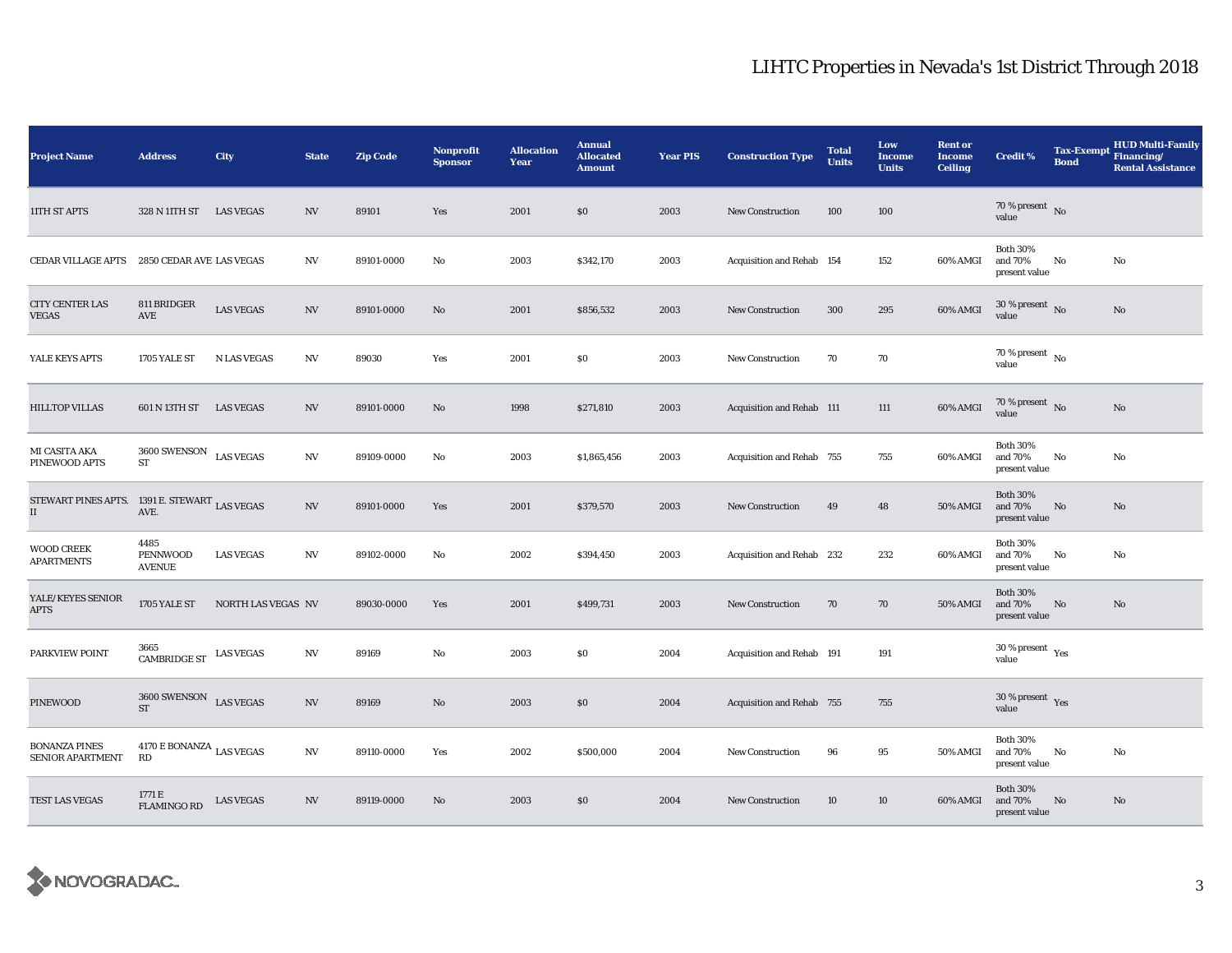| <b>Project Name</b>                                   | <b>Address</b>                                  | City               | <b>State</b>           | <b>Zip Code</b> | <b>Nonprofit</b><br><b>Sponsor</b> | <b>Allocation</b><br>Year | <b>Annual</b><br><b>Allocated</b><br><b>Amount</b> | <b>Year PIS</b> | <b>Construction Type</b>  | <b>Total</b><br><b>Units</b> | Low<br><b>Income</b><br><b>Units</b> | <b>Rent or</b><br><b>Income</b><br><b>Ceiling</b> | <b>Credit %</b>                             | <b>Bond</b>   | <b>HUD Multi-Family</b><br>Tax-Exempt Financing/<br><b>Rental Assistance</b> |
|-------------------------------------------------------|-------------------------------------------------|--------------------|------------------------|-----------------|------------------------------------|---------------------------|----------------------------------------------------|-----------------|---------------------------|------------------------------|--------------------------------------|---------------------------------------------------|---------------------------------------------|---------------|------------------------------------------------------------------------------|
| <b>HARRISON PINES</b><br><b>SENIOR APTS</b>           | 5045 HARRISON<br><b>DRIVE</b>                   | <b>LAS VEGAS</b>   | $\mathbf{N}\mathbf{V}$ | 89120-0000      | Yes                                | 2002                      | \$500,000                                          | 2004            | <b>New Construction</b>   | 89                           | 89                                   | 60% AMGI                                          | <b>Both 30%</b><br>and 70%<br>present value | $\mathbf{No}$ | No                                                                           |
| <b>MARYLAND VILLAS</b>                                | 701 N 13TH<br><b>STREET</b>                     | <b>LAS VEGAS</b>   | N V                    | 89101-0000      | No                                 | 2003                      | \$401,395                                          | 2005            | <b>New Construction</b>   | 108                          | 108                                  | 60% AMGI                                          | <b>Both 30%</b><br>and 70%<br>present value | No            | No                                                                           |
| <b>L'OCTAINE URBAN</b>                                | $801$ S LAS VEGAS $\,$ LAS VEGAS<br><b>BLVD</b> |                    | N V                    | 89101-0000      | No                                 | 2003                      | \$353,788                                          | 2005            | New Construction          | 51                           | 51                                   | 60% AMGI                                          | <b>Both 30%</b><br>and 70%<br>present value | No            | No                                                                           |
| ROCHELLE PINES                                        | 4285<br>HILDEBRAND<br>AVE                       | <b>LAS VEGAS</b>   | <b>NV</b>              | 89121-0000      | Yes                                | 2003                      | \$750,000                                          | 2005            | <b>New Construction</b>   | 115                          | 113                                  | 60% AMGI                                          | <b>Both 30%</b><br>and 70%<br>present value | No            | No                                                                           |
| <b>SUNDANCE VILLAGE</b><br><b>APTS</b>                | 6500W<br>CHARLESTON<br><b>BLVD</b>              | <b>LAS VEGAS</b>   | N V                    | 89146-0000      | No                                 | 2004                      | \$1,312,132                                        | 2005            | Acquisition and Rehab 528 |                              | 528                                  | 60% AMGI                                          | <b>Both 30%</b><br>and 70%<br>present value | No            | No                                                                           |
| <b>BONANZA PINES</b><br>SENIOR APTS III               | 4180 E<br><b>BONANZA RD</b>                     | <b>LAS VEGAS</b>   | N V                    | 89110           | Yes                                | 2004                      | \$911,553                                          | 2006            | <b>New Construction</b>   | 62                           | 61                                   | 50% AMGI                                          | 70 % present $\hbox{~No}$<br>value          |               |                                                                              |
| <b>HARRISON PINES III</b>                             | $5070$ HARRISON $\,$ LAS VEGAS<br><b>DRIVE</b>  |                    | N V                    | 89120-0000      | Yes                                | 2005                      | \$187,773                                          | 2006            | <b>New Construction</b>   | 20                           | 20                                   | 60% AMGI                                          | <b>Both 30%</b><br>and 70%<br>present value | No            | No                                                                           |
| <b>HELP GENESIS APTS</b>                              | 1559 N MAIN ST LAS VEGAS                        |                    | N V                    | 89101           | Yes                                | 2004                      | \$708,399                                          | 2006            | <b>New Construction</b>   | 75                           | 75                                   | 50% AMGI                                          | 70 % present $\,$ No $\,$<br>value          |               |                                                                              |
| <b>SILVER SKY ASSISTED</b><br><b>LIVING RESIDENCE</b> | 8220 SILVER<br><b>SKY DR</b>                    | <b>LAS VEGAS</b>   | $\mathbf{N}\mathbf{V}$ | 89145           | Yes                                | 2004                      | \$925,000                                          | 2006            | <b>New Construction</b>   | 90                           | 90                                   | 60% AMGI                                          | $70$ % present $\,$ No $\,$<br>value        |               |                                                                              |
| <b>HORIZON CREST</b><br><b>FAMILY APTS</b>            | 11 W OWENS<br>AVE                               | NORTH LAS VEGAS NV |                        | 89030           | Yes                                | 2006                      | \$963,321                                          | 2006            | New Construction          | 78                           | 78                                   | 50% AMGI                                          | 70 % present $\,$ No $\,$<br>value          |               |                                                                              |
| <b>BONANZA PINES III</b>                              | 4180 E.<br><b>BONANZA RD.</b>                   | <b>LAS VEGAS</b>   | N V                    | 89110-0000      | Yes                                | 2004                      | \$799,155                                          | 2006            | <b>New Construction</b>   | 62                           | 62                                   | 50% AMGI                                          | <b>Both 30%</b><br>and 70%<br>present value | No            | No                                                                           |
| HELP @ OWENS 1A                                       | <b>1559 NO MAIN</b><br><b>STREET</b>            | <b>LAS VEGAS</b>   | $\mathbf{N}\mathbf{V}$ | 89101-0000      | Yes                                | 2004                      | \$708,399                                          | 2006            | New Construction          | 75                           | 75                                   | 60% AMGI                                          | <b>Both 30%</b><br>and 70%<br>present value | No            | No                                                                           |
| OTTO MERIDA DESERT<br><b>VILLAS</b>                   | <b>50 NO</b><br>HONOLULU<br><b>STREET</b>       | <b>LAS VEGAS</b>   | N V                    | 89101-0000      | No                                 | 2005                      | \$750,000                                          | 2007            | <b>New Construction</b>   | 60                           | 60                                   | 60% AMGI                                          | <b>Both 30%</b><br>and 70%<br>present value | No            | No                                                                           |

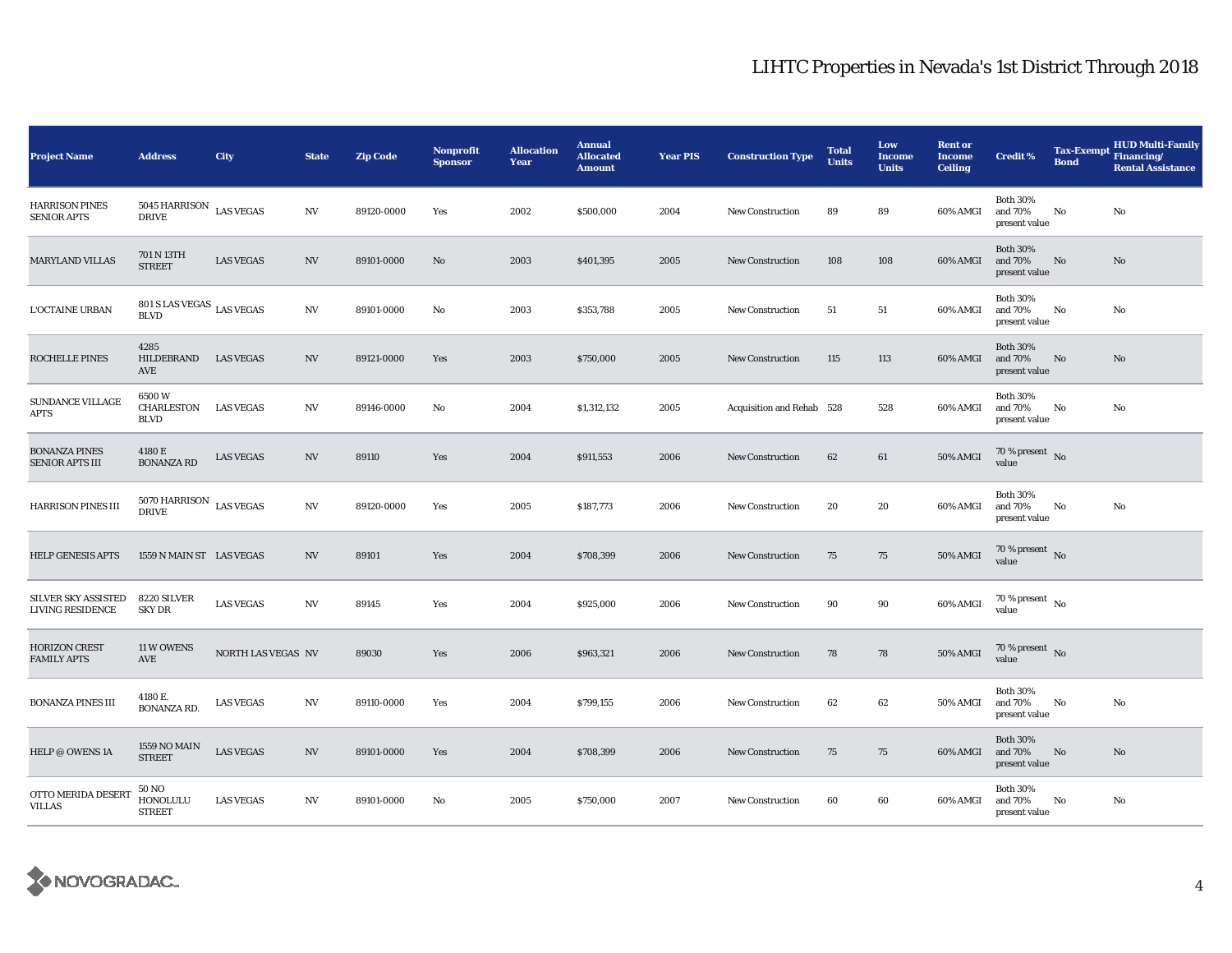| <b>Project Name</b>                                                             | <b>Address</b>                                             | City             | <b>State</b>             | <b>Zip Code</b> | <b>Nonprofit</b><br><b>Sponsor</b> | <b>Allocation</b><br>Year | <b>Annual</b><br><b>Allocated</b><br><b>Amount</b> | <b>Year PIS</b> | <b>Construction Type</b> | <b>Total</b><br><b>Units</b> | Low<br><b>Income</b><br><b>Units</b> | <b>Rent or</b><br><b>Income</b><br><b>Ceiling</b> | <b>Credit %</b>                                | <b>Tax-Exempt</b><br><b>Bond</b> | <b>HUD Multi-Family</b><br>Financing/<br><b>Rental Assistance</b> |
|---------------------------------------------------------------------------------|------------------------------------------------------------|------------------|--------------------------|-----------------|------------------------------------|---------------------------|----------------------------------------------------|-----------------|--------------------------|------------------------------|--------------------------------------|---------------------------------------------------|------------------------------------------------|----------------------------------|-------------------------------------------------------------------|
| <b>SENATOR RICHARD</b><br><b>BRYAN APTS</b>                                     | SEARLES/EASTE $_{\rm LAS}$ vegas<br>$\mathbb{R}\mathbf{N}$ |                  | $\ensuremath{\text{NV}}$ | 89101-0000      | Yes                                | 2005                      | \$750,000                                          | 2007            | <b>New Construction</b>  | 120                          | 120                                  | 60% AMGI                                          | <b>Both 30%</b><br>and 70%<br>present value    | No                               | No                                                                |
| <b>HELP OWENS 2</b>                                                             | 1455 N MAIN ST LAS VEGAS                                   |                  | NV                       | 89101-0000      | No                                 | 2007                      | \$417,210                                          | 2008            | <b>New Construction</b>  | 50                           | 50                                   | 60% AMGI                                          | <b>Both 30%</b><br>and 70%<br>present value    | No                               | No                                                                |
| <b>HARMON PINES</b><br>SENIOR APARTMENTS HARMON                                 | 6000 W.                                                    | <b>LAS VEGAS</b> | <b>NV</b>                | 89103-0000      | Yes                                | 2006                      | \$1,000,000                                        | 2008            | <b>New Construction</b>  | 105                          | 70                                   | 60% AMGI                                          | <b>Both 30%</b><br>and 70%<br>present value    | No                               | No                                                                |
| STEWART PINES III<br><b>SENIOR APTS</b>                                         | STEWART AVE LAS VEGAS                                      |                  | NV                       | 89101-0000      | No                                 | 2006                      | \$785,719                                          | 2008            | <b>New Construction</b>  | 57                           | 57                                   | 50% AMGI                                          | <b>Both 30%</b><br>and 70%<br>present value    | No                               | No                                                                |
| SEN RICHARD BRYAN II                                                            | 2651 SEARLES<br>AVE                                        | <b>LAS VEGAS</b> | $_{\mathrm{NV}}$         | 89101-0000      | Yes                                | 2007                      | \$1,000,000                                        | 2009            | New Construction         | 120                          | 120                                  | 60% AMGI                                          | $30$ % present $\,$ No $\,$<br>value           |                                  | No                                                                |
| MCKNIGHT SENIOR<br><b>VILLAGE II</b>                                            | <b>651 MCKNIGHT</b><br><b>STREET</b>                       | <b>LAS VEGAS</b> | N V                      | 89101-0000      | No                                 | 2008                      | \$1,000,000                                        | 2010            | <b>New Construction</b>  | 78                           | 66                                   | <b>50% AMGI</b>                                   | <b>Both 30%</b><br>and 70%<br>present value    | No                               | No                                                                |
| <b>WESTCLIFF PINES</b>                                                          | 8206 SILVER<br><b>SKY DRIVE</b>                            | <b>LAS VEGAS</b> | <b>NV</b>                | 89145-0000      | No                                 | 2008                      | \$560,054                                          | 2010            | <b>New Construction</b>  | 40                           | 40                                   | 60% AMGI                                          | <b>Both 30%</b><br>and 70%<br>present value    | $\mathbf{No}$                    | No                                                                |
| MCKNIGHT SENIOR<br><b>VILLAGE III</b>                                           | 651 MCKNIGHT<br><b>ST</b>                                  | <b>LAS VEGAS</b> | $\ensuremath{\text{NV}}$ | 89101           | No                                 | 2009                      | \$434,391                                          | 2011            | <b>New Construction</b>  | 24                           | 20                                   | 50% AMGI                                          | <b>Both 30%</b><br>and 70%<br>present value    | No                               | No                                                                |
| <b>SKY VIEW PINES APTS</b>                                                      | 21 W OWENS<br>$\operatorname{AVE}$                         | <b>LAS VEGAS</b> | <b>NV</b>                | 89030-0000      | No                                 | 2009                      | \$37,134                                           | 2011            | <b>New Construction</b>  | 144                          | 129                                  | <b>50% AMGI</b>                                   | $30$ % present $\,$ No $\,$<br>value           |                                  | No                                                                |
| SANTA BARBARA<br>PALMS I                                                        | 4880 SANTA<br><b>BARBARA ST</b>                            | <b>LAS VEGAS</b> | <b>NV</b>                | 89121           | No                                 | 2010                      | \$301,753                                          | 2012            | <b>New Construction</b>  | 72                           | 63                                   | <b>50% AMGI</b>                                   | <b>Both 30%</b><br>and 70%<br>present value    | No                               | No                                                                |
| <b>ACAPELLA AKA</b><br>WINTERWOOD SENIOR 5025 E MOHAVE LAS VEGAS<br><b>APTS</b> |                                                            |                  | <b>NV</b>                | 89104-0000      | No                                 | 2010                      | \$880,819                                          | 2012            | <b>New Construction</b>  | 142                          | 124                                  | <b>50% AMGI</b>                                   | <b>Both 30%</b><br>and 70%<br>present value    | No                               | No                                                                |
| SANTA BARBARA<br>PALMS <sub>2</sub>                                             | 4880 SANTA<br><b>BARBARA ST</b>                            | <b>LAS VEGAS</b> | <b>NV</b>                | 89121-0000      | No                                 | 2012                      | \$654,784                                          | 2013            | <b>New Construction</b>  | 42                           | 35                                   | <b>50% AMGI</b>                                   | <b>Both 30%</b><br>and $70\%$<br>present value | No                               | No                                                                |
| TEMPO SENIOR APTS                                                               | <b>5625 SOUTH</b><br>HOLLYWOOD<br>BLVD.                    | <b>LAS VEGAS</b> | <b>NV</b>                | 89122-0000      | No                                 | 2012                      | \$10,000,000                                       | 2014            | <b>New Construction</b>  | 101                          | 100                                  | 50% AMGI                                          | $70$ % present $\,$ No $\,$<br>value           |                                  | No                                                                |

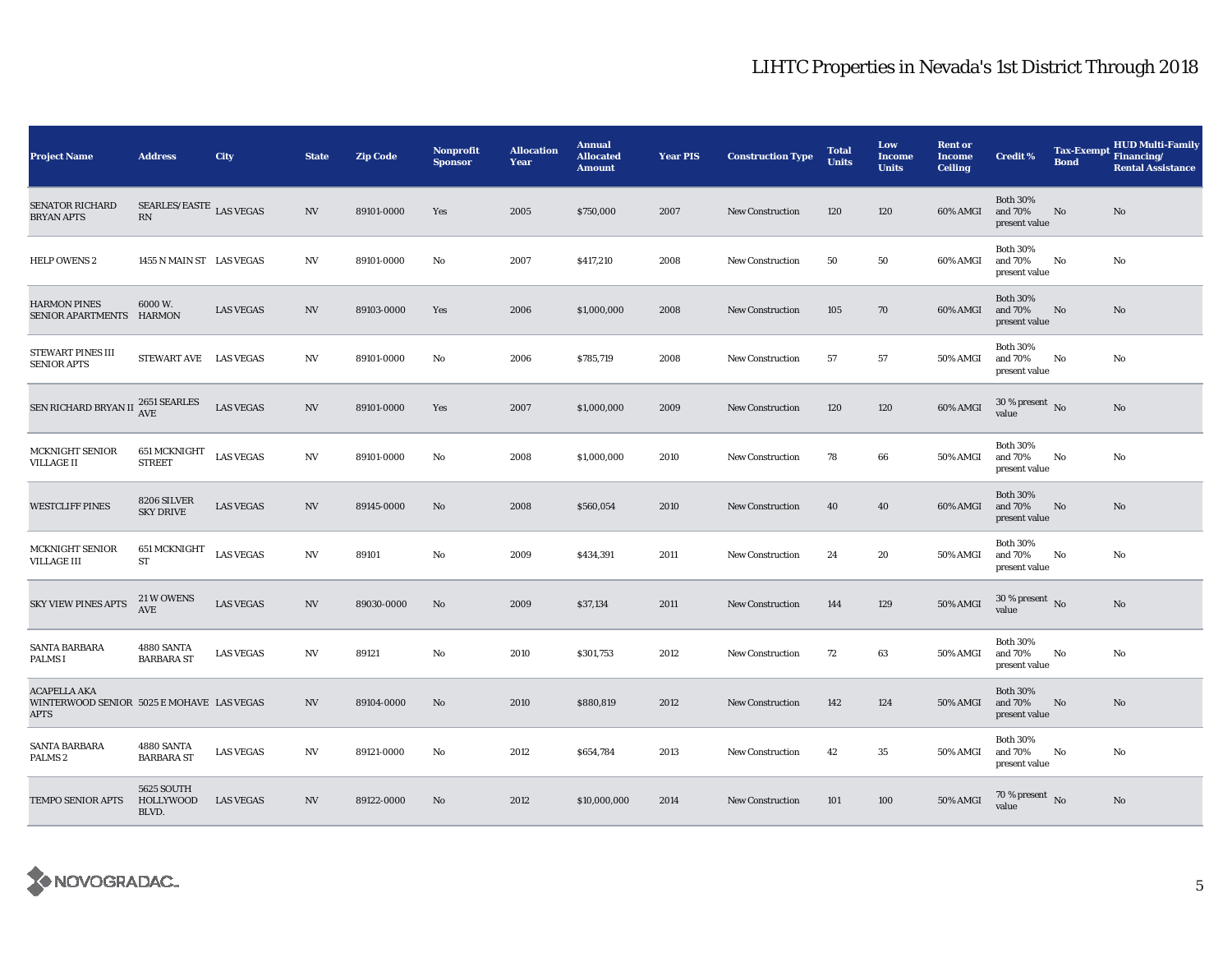| <b>Project Name</b>                                                  | <b>Address</b>                      | City                               | <b>State</b>     | <b>Zip Code</b> | Nonprofit<br><b>Sponsor</b> | <b>Allocation</b><br>Year | <b>Annual</b><br><b>Allocated</b><br><b>Amount</b> | <b>Year PIS</b>      | <b>Construction Type</b>  | <b>Total</b><br><b>Units</b> | Low<br><b>Income</b><br><b>Units</b> | <b>Rent or</b><br><b>Income</b><br><b>Ceiling</b> | <b>Credit %</b>                             | <b>Tax-Exempt</b><br><b>Bond</b> | <b>HUD Multi-Family</b><br>Financing/<br><b>Rental Assistance</b> |
|----------------------------------------------------------------------|-------------------------------------|------------------------------------|------------------|-----------------|-----------------------------|---------------------------|----------------------------------------------------|----------------------|---------------------------|------------------------------|--------------------------------------|---------------------------------------------------|---------------------------------------------|----------------------------------|-------------------------------------------------------------------|
| <b>WESTCLIFF PINES 2</b>                                             | 8286 SILVER<br><b>SKY DRIVE</b>     | <b>LAS VEGAS</b>                   | $_{\mathrm{NV}}$ | 89145-0000      | No                          | 2012                      | \$1,979,726                                        | 2014                 | <b>New Construction</b>   | 80                           | 80                                   | 50% AMGI                                          | $30$ % present $\,$ No $\,$<br>value        |                                  | No                                                                |
| <b>WESTCLIFF PINES 3</b>                                             | 8286 SILVER<br>SKY DR #1            | <b>LAS VEGAS</b>                   | NV               | 89145-0000      | No                          | 2013                      | \$5,937,111                                        | 2014                 | New Construction          | 40                           | 40                                   | 60% AMGI                                          | 70 % present $\bar{N}$ o<br>value           |                                  | $\rm No$                                                          |
| <b>WESTCLIFF HEIGHTS</b><br><b>SENIOR APTS</b>                       | 8206 SILVER<br>SKY DR. BLDG.<br>#3  | <b>LAS VEGAS</b>                   | N V              | 89145-0000      | No                          | 2012                      | \$150,000                                          | 2015                 | New Construction          | 80                           | 50                                   | <b>50% AMGI</b>                                   | <b>Both 30%</b><br>and 70%<br>present value | No                               | No                                                                |
| <b>WINTERWOOD</b><br><b>SENIORS II</b>                               | NELLIS BLVD /<br><b>SAHARA AVE</b>  | <b>LAS VEGAS</b>                   | NV               | 89142-0000      | No                          | 2013                      | \$934,565                                          | 2015                 | <b>New Construction</b>   | 80                           | 65                                   | <b>50% AMGI</b>                                   | 30 % present $\,$ No $\,$<br>value          |                                  | No                                                                |
| <b>VERA JOHNSON</b>                                                  | 503 N LAMB<br>BLVD.                 | <b>LAS VEGAS</b>                   | $_{\mathrm{NV}}$ | 89110-0000      | No                          | 2014                      | \$1,000,000                                        | 2016                 | Acquisition and Rehab 112 |                              | 112                                  | 50% AMGI                                          | $70$ % present $\,$ No $\,$<br>value        |                                  | No                                                                |
| <b>SUMMERHILL</b>                                                    | <b>3630 OWENS</b><br>AVE            | <b>LAS VEGAS</b>                   | $_{\mathrm{NV}}$ | 89110-0000      | No                          | 2015                      | \$692,789                                          | 2016                 | Acquisition and Rehab 221 |                              | 221                                  | 60% AMGI                                          | $30\,\%$ present $\,$ No value              |                                  | No                                                                |
| RUSSELL SENIOR APTS.<br>PH. II                                       | RUSSELL ROAD LAS VEGAS              |                                    | $_{\mathrm{NV}}$ | 89122-0000      | No                          | 2014                      | \$858,000                                          | 2016                 | <b>New Construction</b>   | 75                           | 75                                   | 50% AMGI                                          | 70 % present $\hbox{~No}$<br>value          |                                  | No                                                                |
| <b>BALTIMORE GARDENS 316 WEST</b><br>AND CLEVELAND<br><b>GARDENS</b> | <b>BALTIMORE</b><br>AVE.            | <b>LAS VEGAS</b>                   | $_{\mathrm{NV}}$ | 89102-0000      | No                          | 2017                      | \$928,632                                          | 2017                 | Acquisition and Rehab 201 |                              | 201                                  | 60% AMGI                                          | 30 % present<br>value                       |                                  | No                                                                |
| <b>CORDERO PINES 2</b>                                               | 499 NO. LAMB<br>BLVD.               | <b>LAS VEGAS</b>                   | $_{\mathrm{NV}}$ | 89110-0000      | No                          | 2016                      | \$930,000                                          | 2017                 | <b>New Construction</b>   | 60                           | 54                                   | 50% AMGI                                          | 70 % present<br>value                       |                                  | No                                                                |
| ROSE GARDEN                                                          |                                     | 12 E. WEBB AVE. NORTH LAS VEGAS NV |                  | 89030-0000      | No                          | 2014                      | \$552,199                                          | 2017                 | Acquisition and Rehab 114 |                              | 114                                  | 60% AMGI                                          | <b>Both 30%</b><br>and 70%<br>present value |                                  | No                                                                |
| RUSSELL SENIORS III                                                  | 5625 S.<br>HOLLYWOOD<br><b>BLVD</b> | <b>LAS VEGAS</b>                   | NV               | 89122-0000      | No                          | 2016                      | \$924,700                                          | 2018                 | <b>New Construction</b>   | 105                          | 83                                   | <b>50% AMGI</b>                                   | <b>Both 30%</b><br>and 70%<br>present value |                                  | No                                                                |
| SIERRA PT./GRANADA                                                   | 1064 SIERRA<br><b>VISTA DRIVE</b>   | <b>LAS VEGAS</b>                   | $_{\mathrm{NV}}$ | 89169-0000      | No                          | 2016                      | \$1,146,546                                        | 2018                 | Acquisition and Rehab 175 |                              | 175                                  | 60% AMGI                                          | <b>Both 30%</b><br>and 70%<br>present value |                                  | No                                                                |
| <b>BALTIMORE GARDENS</b>                                             | $\textsc{BALTIMORE}$ LAS VEGAS      |                                    | NV               | 89102           | No                          | 1988                      | \$0                                                | Insufficient<br>Data | Acquisition and Rehab 20  |                              | $\bf{0}$                             |                                                   | Not<br>Indicated                            |                                  |                                                                   |

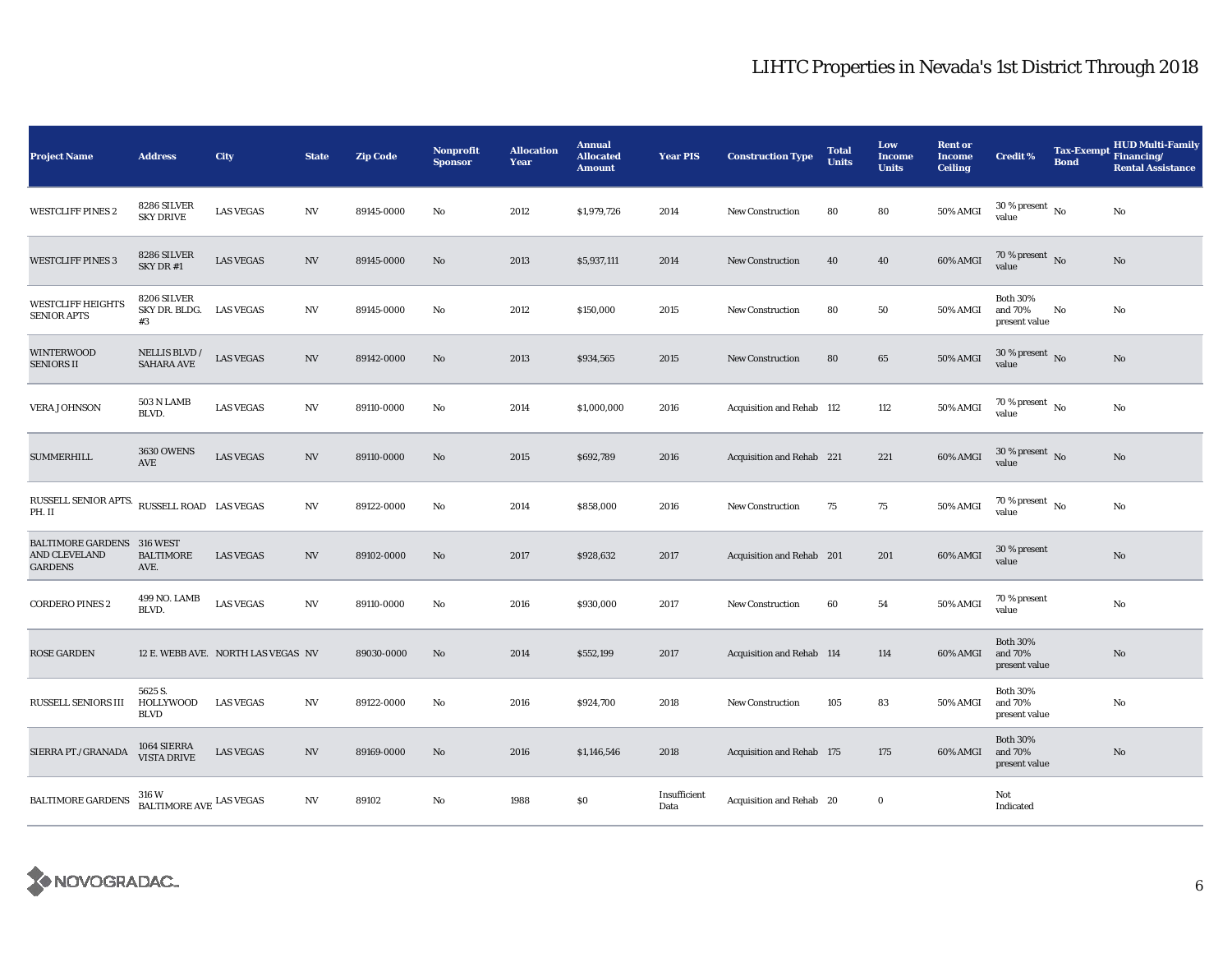| <b>Project Name</b>               | <b>Address</b>                         | City             | <b>State</b>             | <b>Zip Code</b> | <b>Nonprofit</b><br><b>Sponsor</b> | <b>Allocation</b><br>Year | <b>Annual</b><br><b>Allocated</b><br><b>Amount</b> | <b>Year PIS</b>      | <b>Construction Type</b>  | <b>Total</b><br><b>Units</b> | Low<br><b>Income</b><br><b>Units</b> | <b>Rent or</b><br><b>Income</b><br><b>Ceiling</b> | <b>Credit %</b>                             | <b>Tax-Exempt</b><br><b>Bond</b> | HUD Multi-Family<br>Financing/<br><b>Rental Assistance</b> |
|-----------------------------------|----------------------------------------|------------------|--------------------------|-----------------|------------------------------------|---------------------------|----------------------------------------------------|----------------------|---------------------------|------------------------------|--------------------------------------|---------------------------------------------------|---------------------------------------------|----------------------------------|------------------------------------------------------------|
| CLEVELAND GARDENS CLEVELAND       | 313W<br>AVE                            | <b>LAS VEGAS</b> | N V                      | 89102           | $\mathbf{N}\mathbf{o}$             | 1987                      | \$0                                                | Insufficient<br>Data | Acquisition and Rehab 36  |                              | $\bf{0}$                             |                                                   | Not<br>Indicated                            |                                  |                                                            |
| <b>GRANADA APTS</b>               | 304W<br><b>CLEVELAND</b><br>AVE        | <b>LAS VEGAS</b> | NV                       | 89102           | $\mathbf{No}$                      | 1988                      | \$0                                                | Insufficient<br>Data | Acquisition and Rehab 16  |                              | $\bf{0}$                             |                                                   | Not<br>Indicated                            |                                  |                                                            |
| <b>WINTERWOOD</b>                 | 5025 MOHAVE<br>AVE                     | <b>LAS VEGAS</b> | $\mathbf{N}\mathbf{V}$   | 89104           |                                    | 2013                      | $\$0$                                              | Insufficient<br>Data | Not Indicated             | 80                           | $\bf{0}$                             |                                                   | Not<br>Indicated                            |                                  |                                                            |
| SIERRA POINTE APTS I              | 1064 SIERRA<br>VISTA DR                | <b>LAS VEGAS</b> | $\ensuremath{\text{NV}}$ | 89169           | $\rm No$                           | 1987                      | \$0                                                | Insufficient<br>Data | Acquisition and Rehab 160 |                              | $\bf{0}$                             |                                                   | Not<br>Indicated                            |                                  |                                                            |
| SIERRA POINTE APTS II             | 1064 SIERRA<br>VISTA DR                | <b>LAS VEGAS</b> | $\ensuremath{\text{NV}}$ | 89169           | No                                 | 1988                      | \$0                                                | Insufficient<br>Data | Acquisition and Rehab 20  |                              | $\mathbf 0$                          |                                                   | Not<br>Indicated                            |                                  |                                                            |
| TAMMANY HALL APTS I               | 4386<br>ESCONDIDO ST<br>LAS VEGAS      |                  | $\ensuremath{\text{NV}}$ | 89119           | No                                 | 1989                      | \$0                                                | Insufficient<br>Data | Acquisition and Rehab 60  |                              | $\bf{0}$                             |                                                   | Not<br>Indicated                            |                                  |                                                            |
| CLEVELAND GARDENS CLEVELAND       | 313-321<br>AVE                         | <b>LAS VEGAS</b> | NV                       | 89102-0000      | No                                 | 1987                      | \$89,615                                           | 1988                 | Acquisition and Rehab 36  |                              | 36                                   | 50% AMGI                                          | <b>Both 30%</b><br>and 70%<br>present value | No                               | No                                                         |
| <b>BALTIMORE GARDENS</b><br>APTS. | 316 W.<br><b>BALTIMORE</b><br>AVE.     | <b>LAS VEGAS</b> | $\ensuremath{\text{NV}}$ | 89102-0000      | No                                 | 1987                      | \$381,385                                          | 1989                 | Acquisition and Rehab 166 |                              | 165                                  | 50% AMGI                                          | <b>Both 30%</b><br>and 70%<br>present value | No                               | No                                                         |
| TAMMANY HALL APTS<br>$\rm II$     | 4386<br><b>ESCONDIDO ST</b>            | <b>LAS VEGAS</b> | NV                       | 89119           | $\mathbf{N}\mathbf{o}$             | 1989                      | \$33,435                                           | 1991                 | New Construction          | 26                           | 26                                   | 60% AMGI                                          | $70\,\%$ present $\,$ No value              |                                  |                                                            |
| <b>DESERT VIEW APTS</b>           | 4550 KAREN AVE LAS VEGAS               |                  | NV                       | 89121           | No                                 | 1992                      | \$813,872                                          | 1994                 | <b>New Construction</b>   | 128                          | 127                                  | 60% AMGI                                          | $70$ % present $\,$ No $\,$<br>value        |                                  |                                                            |
| PECOS TERRACE I                   | 3555 E LAKE<br><b>MEAD BLVD</b>        | <b>LAS VEGAS</b> | $_{\mathrm{NV}}$         | 89115           | No                                 | 1992                      | \$390,296                                          | 1994                 | New Construction          | 56                           | 55                                   | 60% AMGI                                          | $70\,\%$ present $\,$ No value              |                                  |                                                            |
| PECOS TERRACE II                  | 3555 E LAKE<br><b>MEAD BLVD</b>        | <b>LAS VEGAS</b> | NV                       | 89115           | No                                 | 1993                      | \$839,083                                          | 1995                 | <b>New Construction</b>   | 128                          | 128                                  | 60% AMGI                                          | $70$ % present $\,$ No $\,$<br>value        |                                  |                                                            |
| PECOS POINTE APTS                 | 1650 N PECOS<br>$\mathbf{R}\mathbf{D}$ | <b>LAS VEGAS</b> | NV                       | 89115           | $\mathbf{No}$                      | 1994                      | \$652,626                                          | 1996                 | New Construction          | 160                          | 156                                  | 60% AMGI                                          | <b>Both 30%</b><br>and 70%<br>present value | No                               |                                                            |